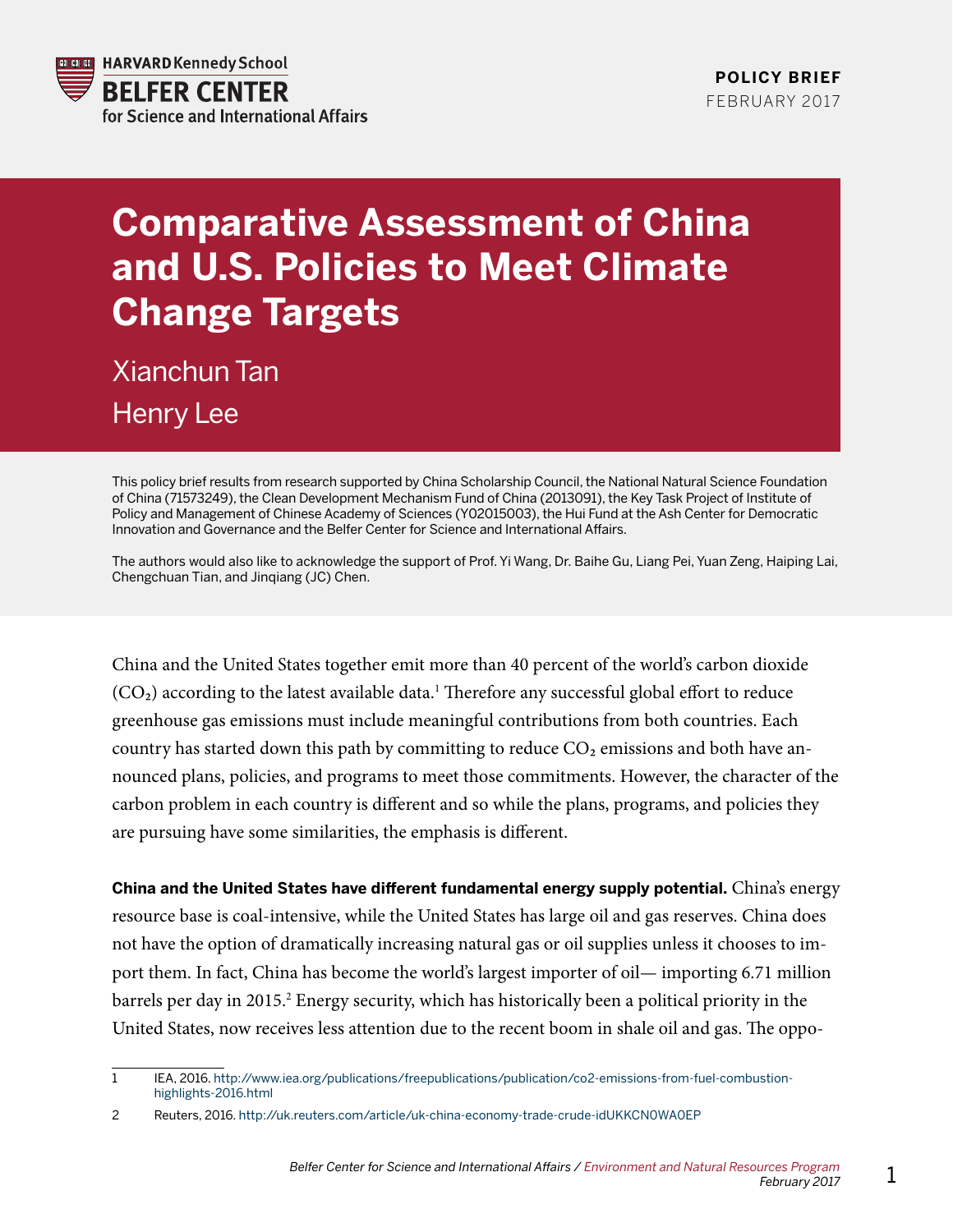site is true for China, which faces no significant growth in domestic oil and gas production, forcing it to import more oil and gas. Due to a combination of logistical obstacles and slow growth in coal reserves, China is now a net importer of coal, and thus energy security is becoming more of a concern.

China's total  $CO_2$  emissions increased from 3.35 billion tons in 2000 to 8.95 billion tons in 2014. Admittedly the annual growth rate is slowing down (18% in 2011 to a little below 3% in 2014). China has made a huge effort to improve the carbon intensity of its economy, as measured by the amount of carbon emitted per 10,000RMB of economic production. The increase in  $CO<sub>2</sub>$  emissions was accompanied by a 57% decrease in the country's carbon intensity during the 2000-2014 period.

U.S.  $CO<sub>2</sub>$  emissions peaked in 2007 (at 7.48 billion tons) and have gradually decreased to a level of 6.87 billion in 2014.  $CO<sub>2</sub>$  emissions from burning coal as a percentage of total  $CO<sub>2</sub>$  emissions dropped from 36.25% in 1990 to 31.75% in 2014. This decrease is primarily a result of the dramatic increase in natural gas production, accompanied by low natural gas prices. Interestingly the share of CO2 emissions from natural gas use increased almost as much as the percentage from coal declined.

While U.S.  $CO<sub>2</sub>$  emissions are in aggregate less than China's and the differential is growing, U.S. per-capita emissions are almost double (17 tons of carbon per-capita, compared to 6.26 tons in China in 2012).<sup>3</sup> This gap will shrink as China's economic growth levels remain higher than the United States. As the gap shrinks, so will the emissions-per-capita ratio. However, for China to meet the U.S per capita GDP level, it would require an unsustainable level of fossil fuel consumption—both economically and environmentally. While this gap will narrow, it will not close.

**China and the United States use their energy differently, with different percentages of energy consumed in different sectors.** China uses a large percentage of its energy to fuel industries such as steel, cement, and petrochemicals. Almost 70% of China's energy consumption is in the industrial sector compared with 20% in the United States. On the other hand, transportation accounts for 26% of U.S. carbon emissions compared with 6% in China.<sup>4</sup> Although emissions from this sector in China are now increasing at a rate greater than that for its industrial sector, it will be many years before emissions from the transport sector will surpass that from the United States.

<sup>3</sup> The Chinese economy is about 59.5 percent of the size of the United States'. Data source: [http://www.visualcapitalist.](http://www.visualcapitalist.com/china-vs-united-states-a-tale-of-two-economies) [com/china-vs-united-states-a-tale-of-two-economies](http://www.visualcapitalist.com/china-vs-united-states-a-tale-of-two-economies)

<sup>4</sup> Zhu Liu, Harvard Kennedy School, 2015. [http://belfercenter.ksg.harvard.edu/files/carbon-emissions-report-2015-final](http://belfercenter.ksg.harvard.edu/files/carbon-emissions-report-2015-final-chinese.pdf)[chinese.pdf](http://belfercenter.ksg.harvard.edu/files/carbon-emissions-report-2015-final-chinese.pdf)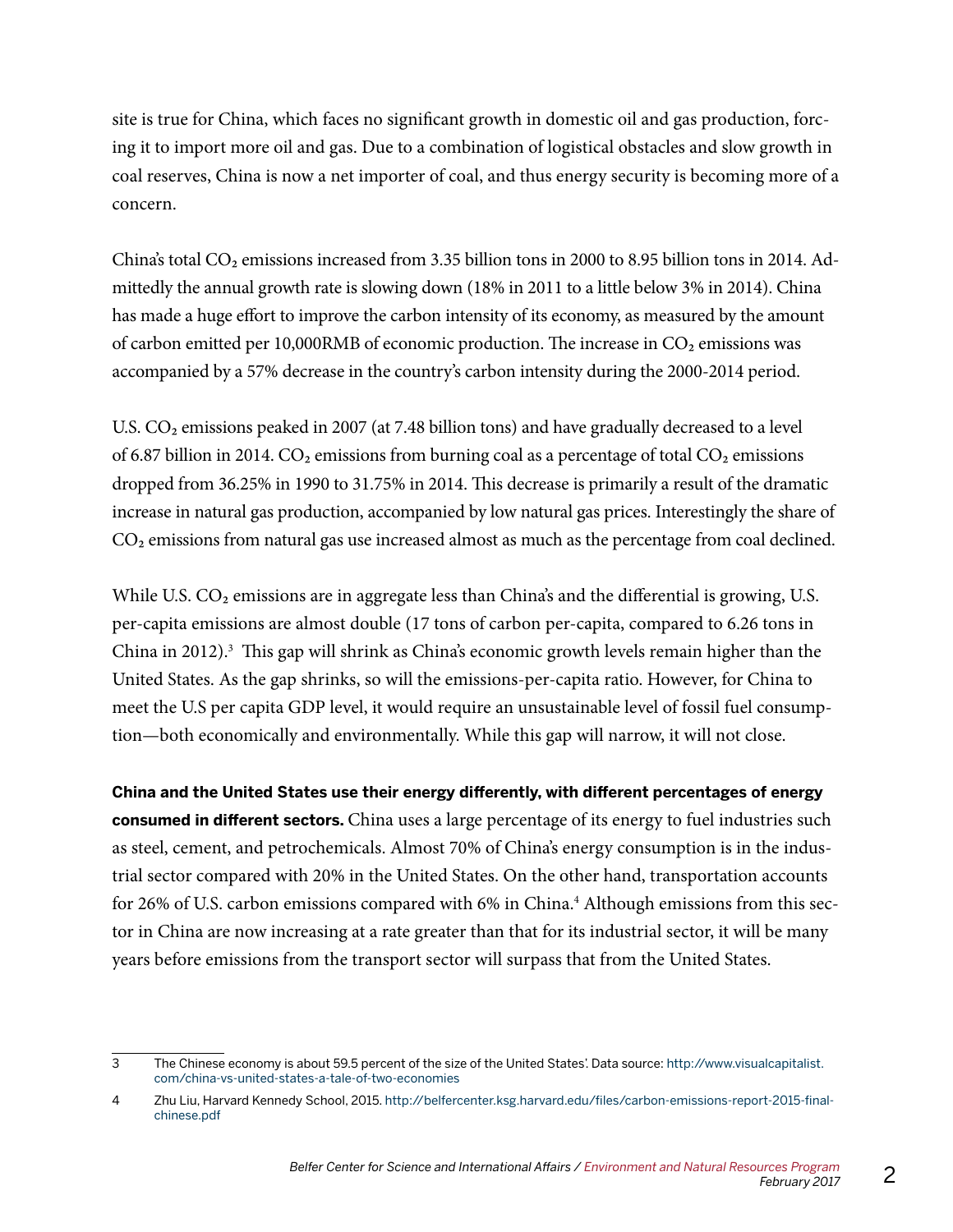Over the last fifty years, the United States has transitioned from an energy intensive manufacturing to a less energy intensive service economy. China is only beginning to make a similar transition. Regions such as Beijing, Shanghai, and Guangdong have moved away from heavy manufacturing to a service economy, but this is not the case in regions such as Shanxi or Inner Mongolia. China is changing, but it will take time to make the transition. Provinces that rely on energy intensive industries and have low per-capita income levels will not be able to quickly embrace a low-carbon economy. This structural challenge is smaller in the United States.

## **Policy Responses for different energy resources and economies**

To meet their respective emission goals, both China and the United States are using a portfolio of policy tools, ranging from command and control mandates and standards to market mechanisms. Both countries are constrained by historical experience and traditions and by political considerations. It is not surprising that their focus differs because the nature of their emissions differ. The United States passed legislation to reduce conventional pollutants in the early 1970s and adopted a cap-and-trade program for sulfur dioxide emissions in 1990. China's experience in designing and implementing standards to reduce air pollution is more recent. The U.S. system relies heavily on state governments enforcing federal environmental standards. Each state has an environmental regulatory agency that monitors and enforces the standards. Foiled in its attempt to persuade the Congress to pass comprehensive climate legislation, the executive branch issued regulations requiring the fifty states to design plans to reduce  $CO<sub>2</sub>$  emissions from the power sector.

The United States has a strong decentralized capacity to develop, monitor, and enforce plans to implement national air pollution standards. However, political and legal problems have recently emerged, which may make it difficult to use this capacity for meeting the Obama Administration's carbon reduction target. There is now strong opposition from some states and certain stakeholders who claim that the executive branch does not have the authority to unilaterally mandate state plans to reduce carbon emissions. Recently the U.S. Supreme Court failed to support the administration's position, throwing the Clean Power Plan's future into significant uncertainty.

China has a greater ability to require all levels of government to implement mandates from the central government, including transferring the national carbon intensity target into provincial-level targets to support enforcement. So it does not have the same problem as a federal system (as in the United States), but its implementation capacity deficit is much larger.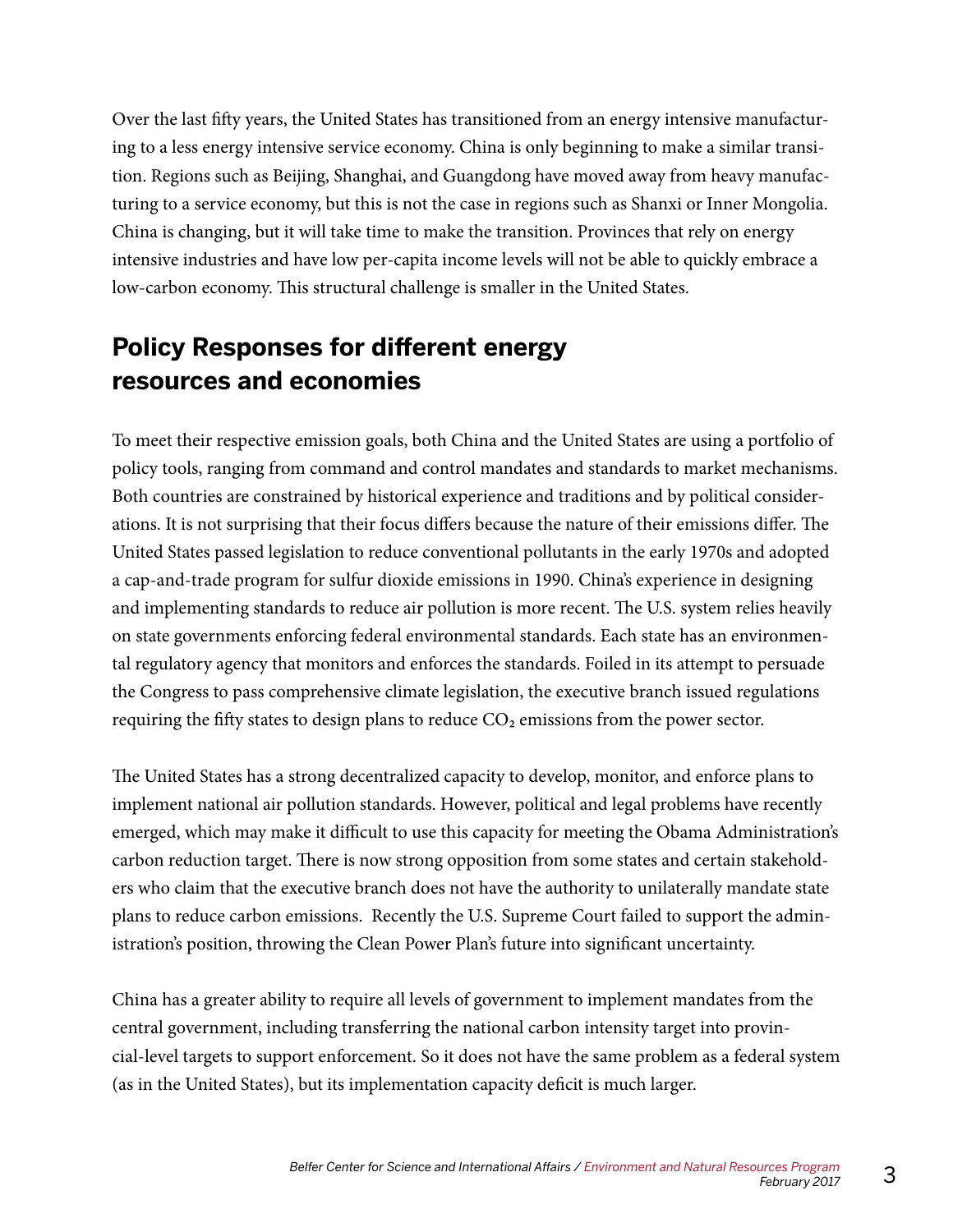China reached the conclusion that monitoring and enforcement capacity to implement an emissions abatement program must be developed at the provincial level. This capacity exists in some provinces, but must be developed in others. This is a major challenge, especially given the great diversity among the provinces in per-capita income, manufacturing and resource base, and the structure of the economy. Should all provinces meet the same national low-carbon standards or should there be different standards and timetables for each province, reflecting their circumstances, needs, and economic status?

Both the United States and China have concluded that effective low-carbon policies will have to be monitored and enforced at a sub-national level and building this capacity will be a major challenge—although the nature of that challenge will be different in each country.

**Reducing CO2 emissions from coal.** A second area of focus is coal combustion. Burning coal emits approximately two times the carbon per unit of energy than natural gas. It also is a major source of sulfur and particulate emissions. The U.S. coal industry and its large customers, primarily electric utilities, have resisted government efforts to mandate reductions in coal combustion. The one exception is new coal electricity generating facilities. Permits given out for new coal plants decreased significantly after 2007.

Both China and the United States realize that a low-carbon program must focus on reducing coal consumption. The United States has benefitted from a very favorable natural gas market, while China has not. Instead the Chinese government is gradually addressing carbon emissions from existing coal plants through government imposed mandates and standards and building a number of new coal plants with ultra-supercritical thermal power technology, while U.S. efforts have been more indirect or tied up in the courts.

In China, coal continues to have a big price advantage over any other fuel. Thus, any changes in coal use must either result from changing patterns of economic growth or from government intervention. As a result of government action, regional coal consumption is being reduced in Beijing, Hebei, Tianjin, Shandong, Shanghai, Jiangsu, Zhejiang, and the Pearl River Delta region in Guangdong. The Chinese government ordered that coal combustion be reduced in the ten cities with the worst air quality. Further, the government requires that all new coal-fired plants must meet very strong efficiency standards and that small, less efficient units be closed down, while U.S government efforts to reduce coal use have been more indirect or tied up in the courts.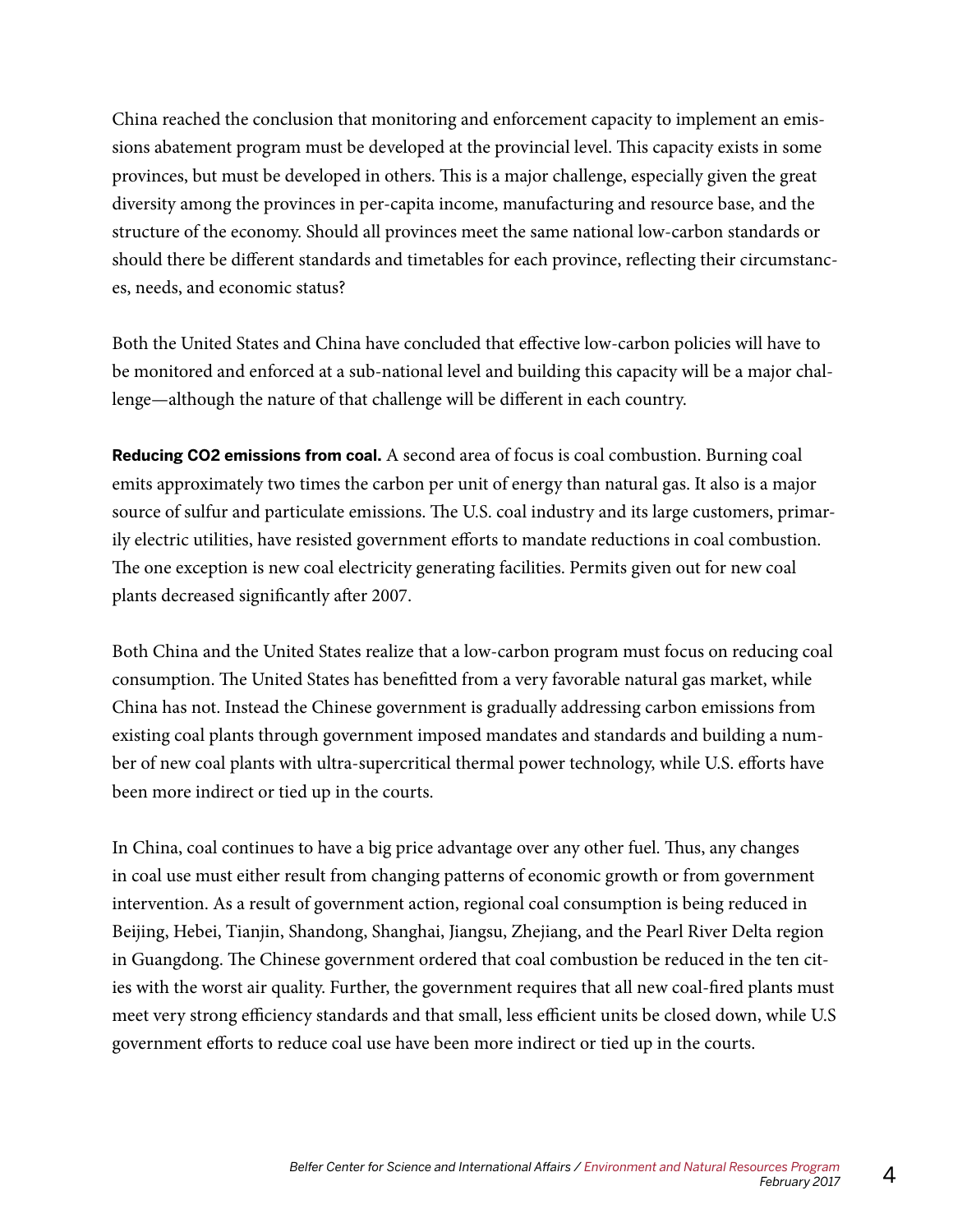**Energy efficiency and economic development.** China and the United States are in different stages of economic development. China's industry structure is still evolving. As a result, China has concentrated its attention on policies to control energy consumption, stimulate investments in industrial energy efficiency improvement, develop clean energy, optimize industrial structure, and invest in energy saving industrial engineering programs.

As a result, China's industrial energy saving policies are more stringent than in the United States. For example, China's "Top-10,000 Energy-Consuming Enterprises Program" is a mandatory comprehensive energy saving project, including systematic industrial energy saving action plans, while the U.S. "Better Factories" energy saving project and "Energy Star" program are mostly voluntary energy efficiency efforts.

Carbon emissions from the U.S. transportation sector is three times greater than the Chinese transportation sector, primarily as a result of high per-capita vehicle ownership in the United States. In 2013, the United States had 809 vehicles for every 1,000 people, while China had only 88.6 per 1,000 people.<sup>5</sup> While the U.S. per-capita number has been largely stable around 800 vehicles in recent years, China's car fleet increased dramatically to 105.83 in 2015.<sup>6</sup> Both countries have promulgated aggressive efficiency standards for automobiles, but China has higher gasoline and fuel taxes on gasoline. While both countries have ambitious programs to incentivize the development and commercialization of alternative fuel vehicles, neither country has met its targets.

**Market mechanisms or command and control?** Historically, China's low-carbon policies are based on command and control programs, taking the form of compulsory standards, such as its energy intensity regulations and technology performance requirements. It also has established very generous subsidies to promote renewable energy technologies, alternative vehicles, and other low-carbon initiatives. Despite its historical use of market incentives, U.S. initiatives to date have largely been in the form of standards, such as Corporate Average Fuel Economy (CAFE) standards for automobiles, building and appliance codes, and state renewable portfolio standards or subsidies in the form of production and investment tax credits, loan guarantees, or government grants for R&D. Two U.S. regions (California and the Northeast) have adopted modest cap-andtrade programs aimed at the electric utility sectors, but the federal government and most sub-national governments have rejected the use of market incentives, despite the strong argument that they would be both more effective and less expensive.

<sup>5</sup> Transportation Energy Data Book, Edition 34, 2015. http://cta.ornl.gov/data/tedb34/Edition34\_Full\_Doc.pdf

<sup>6</sup> China Association of Automobile Manufactures, 2015. http://www.caam.org.cn/zhengche/20150227/1505148841.html